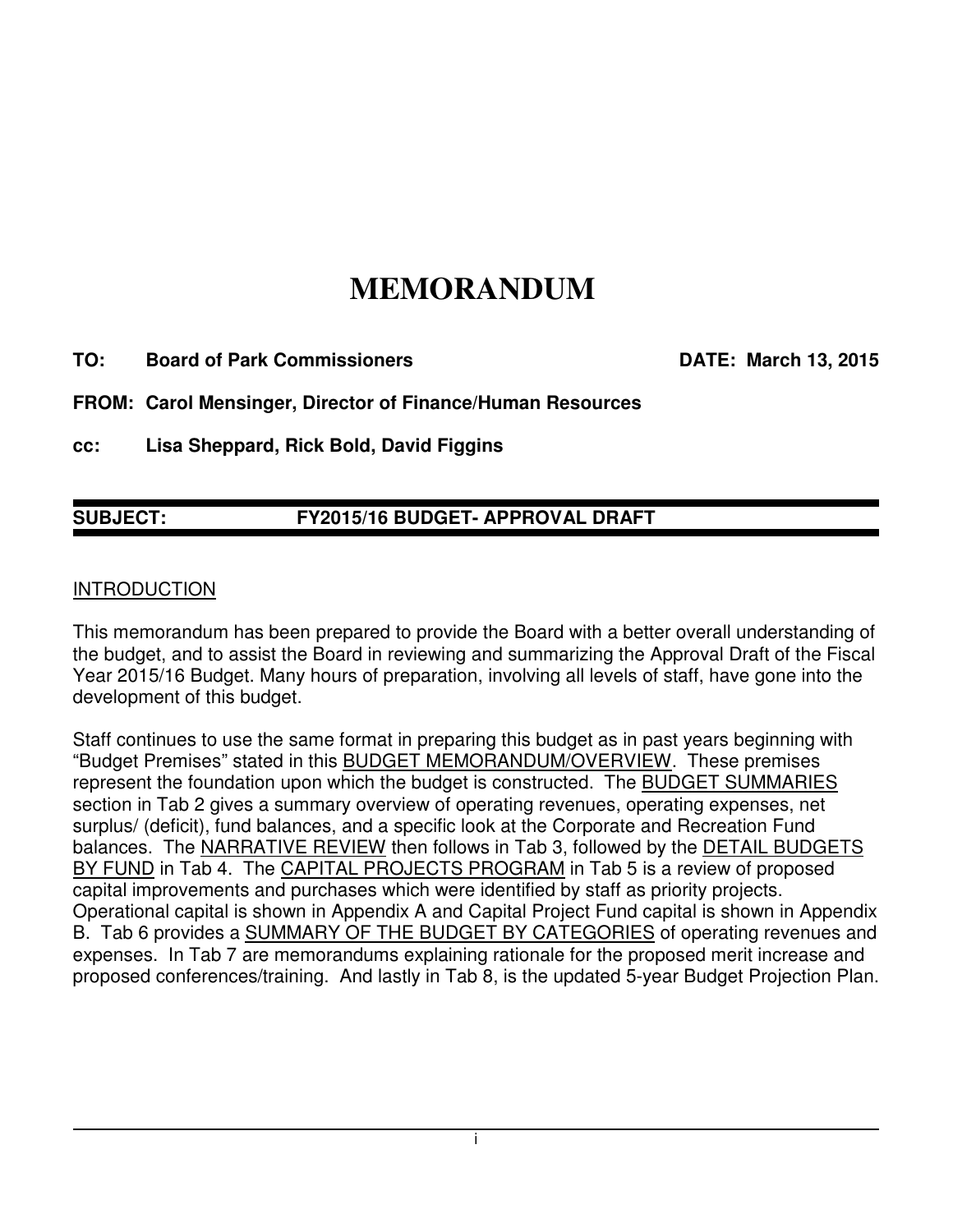## BUDGET PREMISES

The Fiscal Year 2015/16 Budget and related capital improvement/project program were developed based upon the following premises:

- 1. To continue to provide existing levels of service and begin to provide the residents of the Glencoe Park District with new and increased levels of service in the renovated Takiff Center, as well as other facilities and parks within the District.
- 2. The Park District adopted an *operating* Tax Levy Ordinance this past November in the amount of \$4,036,200 for tax year 2014 (Fiscal Year 2015/16). This operating levy represents a 3.35% increase over the previous year, and as in prior years is intended to capture all new growth available in the midst of the tax cap. The total levy also includes \$1,233,393 in debt service for principal and interest payments on the District's two outstanding bond issues.
- 3. Strive to maintain a Board-approved level of 25% in minimum annual operating reserve fund balances within both the Corporate Fund and Recreation Fund, per the District's Fund Balance Policy. Staff is pleased to report that the FY2015/16 budget reflects an increase in reserve levels, well above the 25% minimum.
- 4. The proposed capital program provides for maintenance, improvements and equipment purchases. Staff recommends that the capital program include the following:
	- A. The **Capital Projects Fund (65)** be used to fund **\$782,600** in projects, of which **\$20,000** are carryover projects (those not completed in Fiscal Year 2014/15), **\$752,600** are new projects, and **\$10,000** as a general contingency amount.
	- B. The **Corporate Fund** be used to fund **\$152,150** in **operational** capital improvements.
	- C. The **Recreation Fund** be used to fund **\$29,000** in **operational** capital improvements.
	- D. The **Special Recreation Fund** be used to fund **\$50,000** in **operational** ADA-related capital improvements.
	- E. The **Liability Fund** be used to fund **\$5,800** in **operational** safety related capital items.
	- F. The **Trust Fund** be used to fund **\$91,000** in capital improvements related to the Beach.
	- G. The new **Master Plan Capital Fund (69)** be used to potentially fund up to **\$1,700,000** in capital improvements/projects related to the master plan process.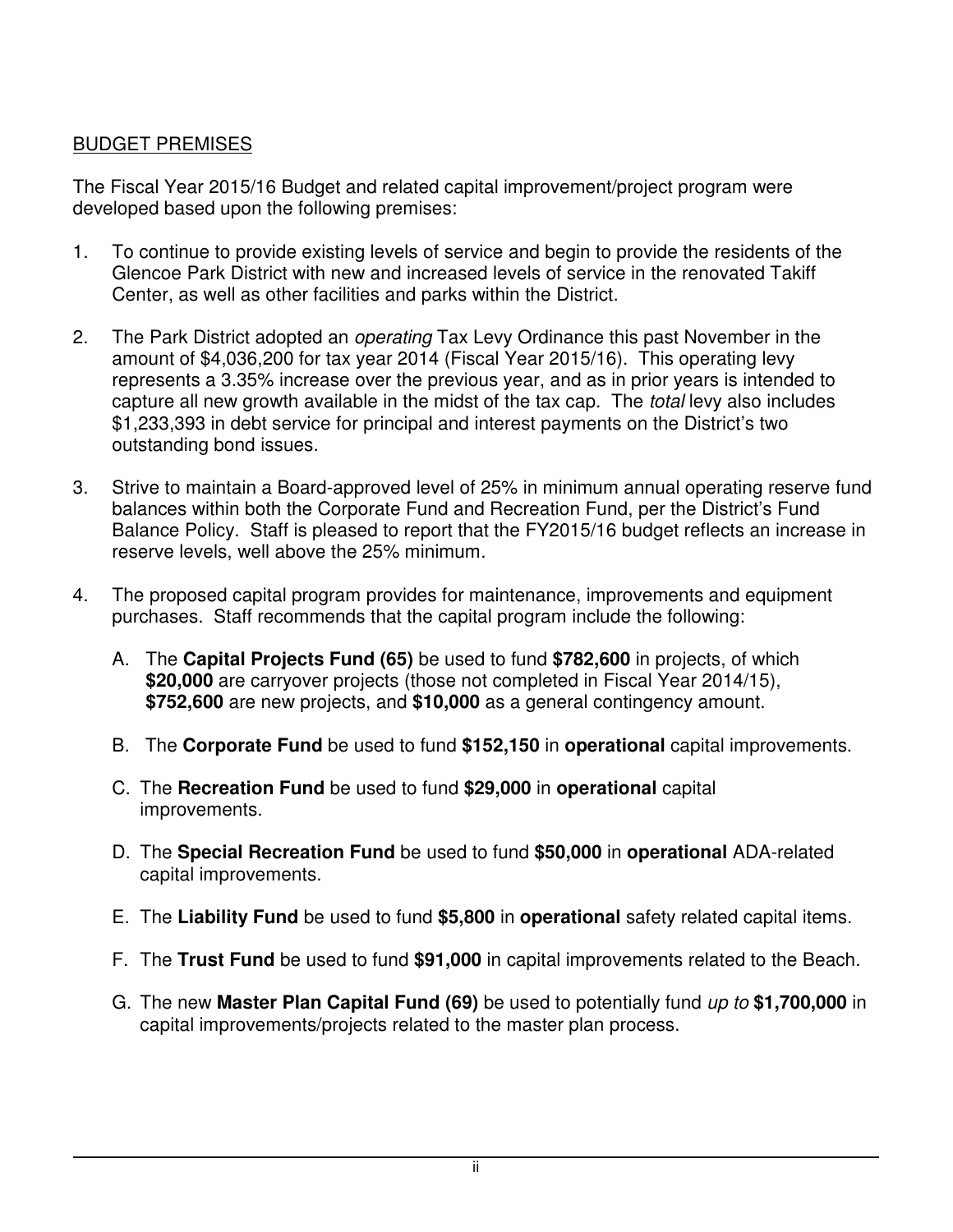- 5. Each year, the Park Board authorizes a merit pool which is spread to Grade 1 (full-time) employees, excluding the Executive Director's position. A 3.0% merit pool is included in the Approval Draft of the Fiscal Year 2015/16 Budget. The County Clerk used a 1.5% CPI factor for calculation of the tax cap in tax year 2014. See Tab 7 for an additional detailed memo on the proposed merit pool.
- 6. Accomplish #1-5 above, in accordance with the already adopted tax levy and the Park Board's historically expressed desire of maintaining the composite tax rate at a responsible level which is reflective of the community's preparedness to support local park and recreation services.

#### BUDGET SUMMARIES

This part provides a financial summary of all funds as related to:

| 1. Revenues                                  | (Table I)   |
|----------------------------------------------|-------------|
| 2. Expenditures                              | (Table II)  |
| 3. Net Surplus/ (Deficit)                    | (Table III) |
| 4. Fund Balances                             | (Table IV)  |
| 5 Corporato and Poercation Fund Polance Sumr |             |

- 5. Corporate and Recreation Fund Balance Summaries
- 6. Summary of Recreation Program By Program Category
- 7. Overview of Recreation Fund Budget

As of **February 28, 2015**, the projected **Designated Operating Fund Balance in the Corporate Fund** of **\$1,994,007** meets the reserve guideline of 25% of operating expenditures.

As of **February 28, 2015** the projected **Designated Operating Fund Balance in the Recreation Fund** of **\$3,228,041** meets the reserve guideline of 25% of operating expenditures.

As of **February 29, 2016,** given that budget projections are accurate, the operating fund balance in the Corporate Fund will stand at approximately **\$1,959,022**, and in the Recreation Fund, it will stand at approximately **\$3,027,489.** Note, these balances also reflect the \$1,000,000 in "committed" fund balances that will be officially transferred to new Master Plan Capital Fund in FY2015/16.

Given these fund balance levels, and per the District's Fund Balance Policy, staff again would propose that (in July after the annual audit has been completed) a portion of the Corporate and/or Recreation Fund balances be specifically "committed" to be used for future Master Plan projects. In the previous three years, the Board has approved a total of \$1,700,000 to be "committed" for future master plan improvements/capital projects.